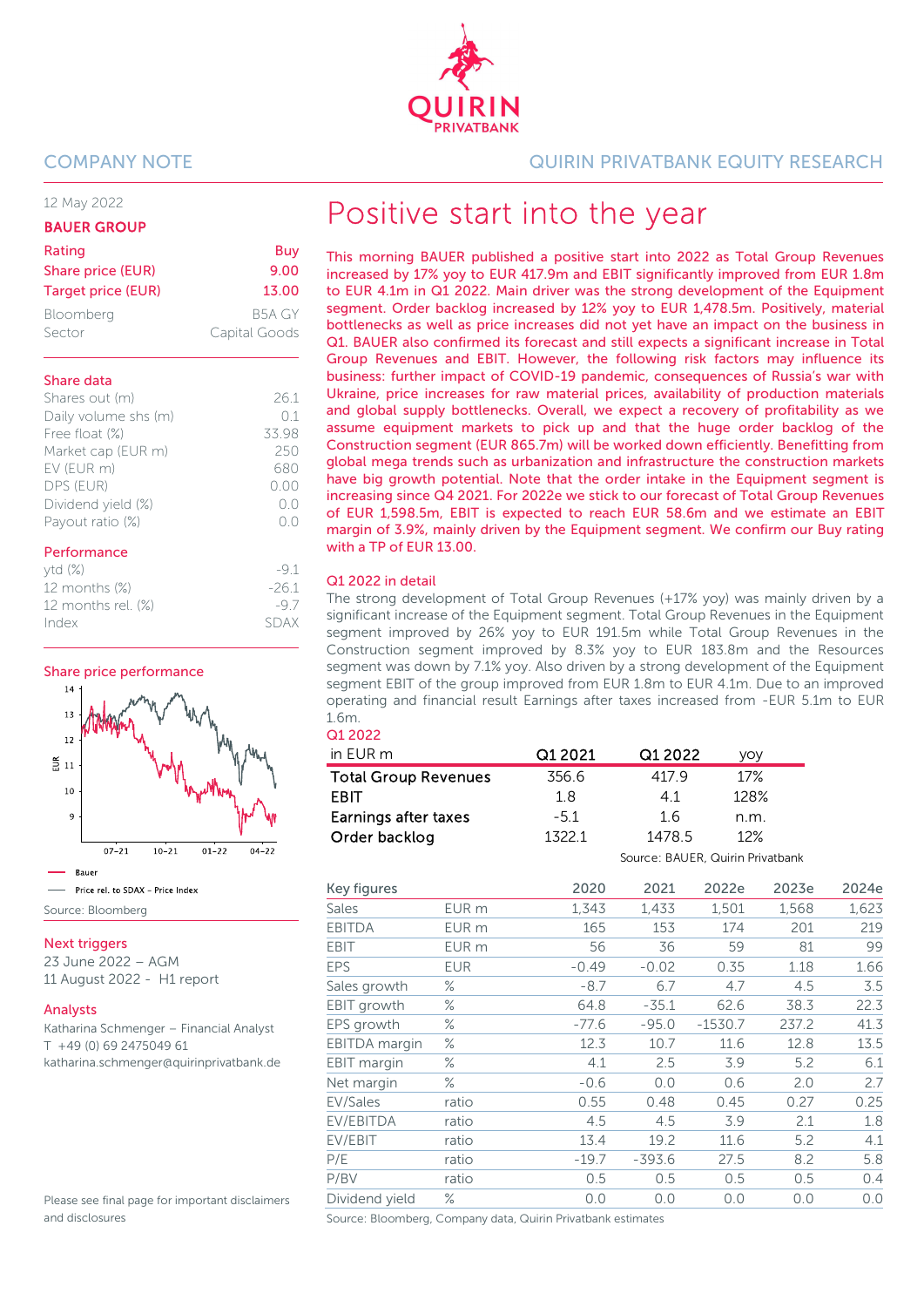### Sales and EBIT by Segment (EUR m)

|                             | 2021    | yoy      | 2022e   | yoy   | 2023e   | yoy   |
|-----------------------------|---------|----------|---------|-------|---------|-------|
| Construction segment        |         |          |         |       |         |       |
| <b>Total Group Revenues</b> | 682.4   | 2.0%     | 734.0   | 7.6%  | 765.0   | 4.2%  |
| <b>EBIT</b>                 | $-8.6$  | n.m.     | 12.0    | n.m.  | 20.0    | 66.7% |
| EBIT margin                 | n.m.    |          | 1.7%    |       | 2.7%    |       |
|                             |         |          |         |       |         |       |
| Equipment segment           |         |          |         |       |         |       |
| <b>Total Group Revenues</b> | 681.5   | 11.6%    | 685.0   | 0.5%  | 710.0   | 3.6%  |
| EBIT                        | 36.9    | 22.6%    | 38.0    | 3.1%  | 50.0    | 31.6% |
| EBIT margin                 | 6.7%    |          | 6.8%    |       | 8.8%    |       |
| Resources segment           |         |          |         |       |         |       |
| <b>Total Group Revenues</b> | 272.5   | $-7.0%$  | 273.5   | 0.4%  | 277.0   | 1.3%  |
| <b>EBIT</b>                 | 9.5     | 210.0%   | 9.6     | 1.2%  | 12.0    | 25.0% |
| EBIT margin                 | 3.9%    |          | 4.0%    |       | 4.8%    |       |
| <b>Bauer Group</b>          |         |          |         |       |         |       |
| Sales revenues              | 1433.1  | 6.7%     | 1500.5  | 4.7%  | 1568.3  | 4.5%  |
| <b>Total Group Revenues</b> | 1537.6  | 5.8%     | 1598.5  | 4.0%  | 1658.0  | 3.7%  |
| <b>EBITDA</b>               | 153.5   | $-7.1%$  | 173.6   | 13.1% | 201.0   | 15.8% |
| <b>FBIT</b>                 | 36.0    | $-35.1%$ | 58.6    | 62.6% | 81.0    | 38.3% |
| EBIT margin                 | 2.5%    |          | 3.9%    |       | 5.2%    |       |
| Financial result            | $-14.7$ |          | $-25.8$ |       | $-25.0$ |       |
| <b>FBT</b>                  | 21.3    |          | 32.8    |       | 56.0    |       |
| Taxes                       | $-17.3$ |          | $-19.7$ |       | $-21.3$ |       |
| Net profit                  | 4.0     |          | 13.1    |       | 34.7    |       |
| Non-controlling interests   | 4.6     |          | 4.0     |       | 4.0     |       |
| Net profit after minorities | $-0.6$  |          | 9.1     |       | 30.7    |       |

Source: BAUER, Quirin Privatbank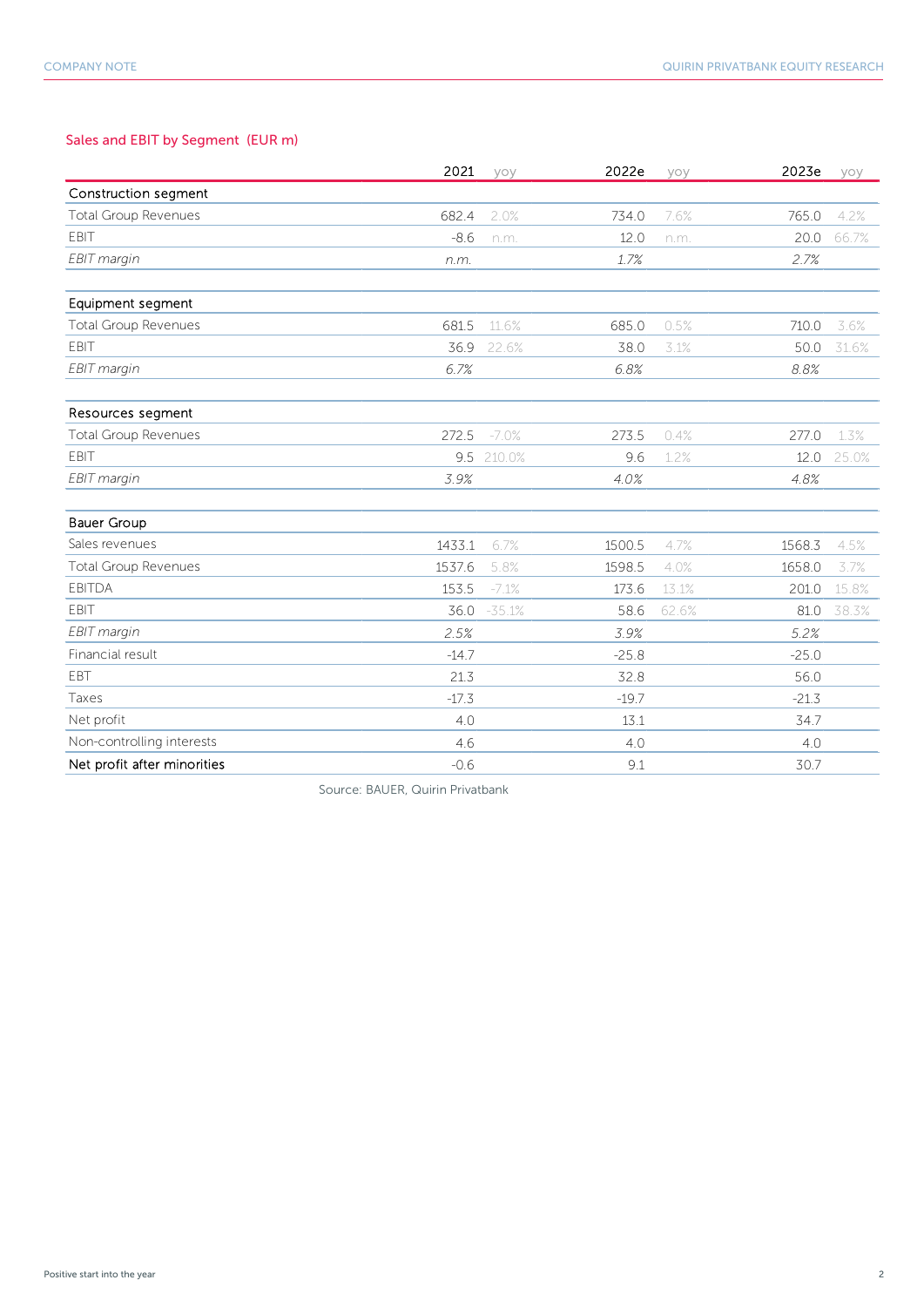#### Profit & loss statement

| Profit & loss statement (EUR m) | 2020     | <b>YOY</b> | 2021     | <b>YOY</b> | 2022e    | <b>YOY</b>        | 2023e    | <b>YOY</b> | 2024e    | <b>YOY</b> |
|---------------------------------|----------|------------|----------|------------|----------|-------------------|----------|------------|----------|------------|
| Sales                           | 1.343.2  | $-8.7%$    | 1,433.1  | 6.7%       | 1,500.5  | 4.7%              | 1,568.3  | 4.5%       | 1,623.3  | 3.5%       |
| <b>Unfinished Goods</b>         | $-16.8$  |            | 5.4      |            | 13.0     |                   | 15.0     |            | 17.0     |            |
| Other own work capitalized      | 8.1      |            | 15.1     |            | 10.0     |                   | 10.0     |            | 4.7      |            |
| Other operating earnings        | 66.8     |            | 18.8     |            | 10.0     |                   | 10.0     |            | 10.0     |            |
| Cost of goods                   | $-626.1$ |            | $-729.7$ |            | $-741.3$ |                   | $-790.0$ |            | $-813.4$ |            |
| Gross profit                    | 1,401.3  |            | 1,472.4  |            | 1,533.5  |                   | 1,603.3  |            | 1,655.0  |            |
| Personnel expenses              | $-394.9$ |            | $-430.4$ |            | $-444.9$ |                   | $-443.0$ |            | $-448.0$ |            |
| Depreciation                    | n.a.     |            | n.a.     |            | n.a.     |                   | n.a.     |            | n.a.     |            |
| Other operating expenses        | $-224.8$ |            | $-170.1$ |            | $-185.0$ |                   | $-180.6$ |            | $-183.6$ |            |
| <b>EBITDA</b>                   | 165.2    | 23.1%      | 153.5    | $-7.1%$    | 173.6    | 13.1%             | 201.0    | 15.8%      | 219.0    | 9.0%       |
| EBITDA margin (%)               | 12.30    |            | 10.71    |            | 11.57    |                   | 12.81    |            | 13.49    |            |
| EBIT                            | 55.5     | 64.8%      | 36.0     | $-35.1%$   | 58.6     | 62.6%             | 81.0     | 38.3%      | 99.0     | 22.3%      |
| EBIT margin (%)                 | 4.13     |            | 2.51     |            | 3.90     |                   | 5.16     |            | 6.10     |            |
| Net interest                    | $-39.2$  |            | $-14.7$  |            | $-25.8$  |                   | $-25.0$  |            | $-25.0$  |            |
| Income from Participations      | 9.8      |            | 11.3     |            | 11.3     |                   | 11.3     |            | 9.0      |            |
| Net financial result            | $-29.4$  |            | $-3.5$   |            | $-14.5$  |                   | $-13.7$  |            | $-16.0$  |            |
| Exceptional items               | 0.0      |            | 0.0      |            | 0.0      |                   | 0.0      |            | 0.0      |            |
| Pretax profit                   | 16.3     | $-244.3%$  | 21.3     | 30.3%      | 32.8     | 53.9%             | 56.0     | 70.8%      | 74.0     | 32.2%      |
| Pretax margin (%)               | 1.22     |            | 1.49     |            | 2.18     |                   | 3.57     |            | 4.56     |            |
| Taxes                           | $-24.6$  |            | $-17.3$  |            | $-19.7$  |                   | $-21.3$  |            | $-26.6$  |            |
| Tax rate (%)                    | 150.36   |            | 130.00   |            | 60.00    |                   | 38.00    |            | 36.00    |            |
| Earnings after taxes            | $-8.2$   |            | 4.0      |            | 13.1     |                   | 34.7     |            | 47.4     |            |
| Minorities                      | 0.2      |            | 4.6      |            | 4.0      |                   | 4.0      |            | 4.0      |            |
| Group attributable income       | $-8.4$   | $-77.4%$   | $-0.6$   | $-93.3%$   | 9.1      | $-1717.1%$        | 30.7     | 237.2%     | 43.4     | 41.3%      |
| No. of shares (m)               | 18.8     |            | 26.1     |            | 26.1     |                   | 26.1     |            | 26.1     |            |
| Earnings per share (EUR)        | $-0.49$  | $-77.6%$   | $-0.02$  | $-95.0%$   |          | $0.35 - 1530.7 %$ | 1.18     | 237.2%     | 1.66     | 41.3%      |

Source: Company data, Quirin Privatbank estimates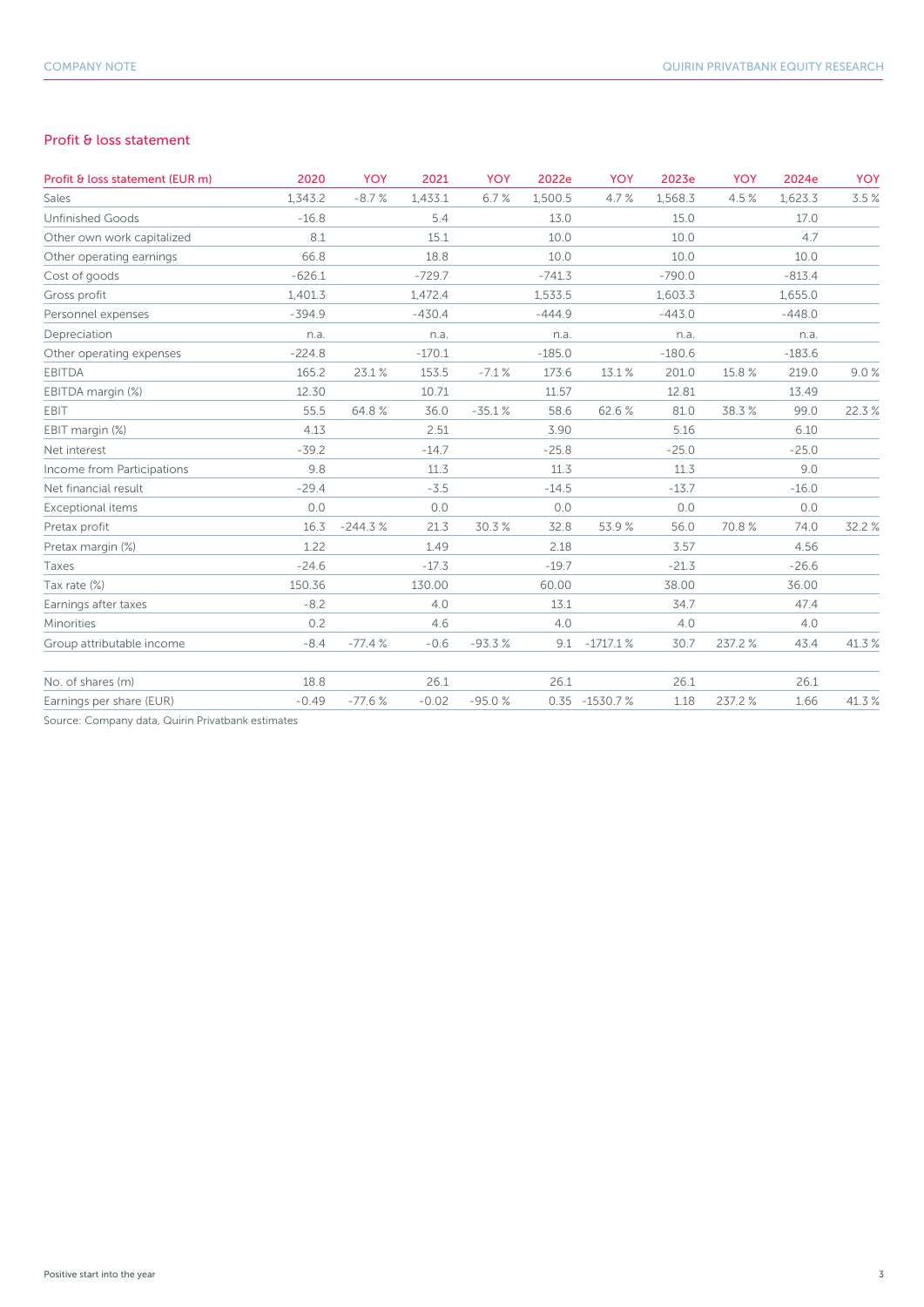#### Balance sheet

| Balance sheet (EUR m)                 | 2020    | YOY      | 2021    | YOY     | 2022e   | YOY     | 2023e   | YOY     | 2024e   | YOY     |
|---------------------------------------|---------|----------|---------|---------|---------|---------|---------|---------|---------|---------|
| Assets                                |         |          |         |         |         |         |         |         |         |         |
| Cash and cash equivalents             | 46.0    |          | 41.3    |         | 44.4    |         | 41.9    |         | 51.2    |         |
| Accounts receivables                  | 241.4   |          | 243.0   |         | 248.0   |         | 246.0   |         | 242.0   |         |
| Inventories                           | 424.6   |          | 446.7   |         | 456.7   |         | 451.7   |         | 451.7   |         |
| Other current assets                  | 180.5   |          | 182.0   |         | 182.0   |         | 182.0   |         | 182.0   |         |
| Tax claims                            | 2.4     |          | 4.3     |         | 4.0     |         | 4.0     |         | 4.0     |         |
| Total current assets                  | 894.9   | $-4.4%$  | 917.4   | 2.5%    | 935.2   | 1.9%    | 925.7   | $-1.0%$ | 931.0   | 0.6%    |
| Fixed assets                          | 452.5   |          | 506.4   |         | 490.4   |         | 510.4   |         | 535.4   |         |
| Goodwill                              | 0.0     |          | 0.0     |         | 0.0     |         | 0.0     |         | 0.0     |         |
| Other intangible assets               | 14.6    |          | 15.9    |         | 15.9    |         | 15.9    |         | 15.9    |         |
| Financial assets                      | 0.0     |          | 0.0     |         | 0.0     |         | 0.0     |         | 0.0     |         |
| Deferred taxes                        | 66.9    |          | 65.4    |         | 65.4    |         | 65.4    |         | 65.4    |         |
| Other fixed assets                    | 115.1   |          | 134.4   |         | 145.6   |         | 156.9   |         | 165.9   |         |
| <b>Total fixed assets</b>             | 649.1   | $-6.3%$  | 722.1   | 11.2%   | 717.4   | $-0.7%$ | 748.6   | 4.4 %   | 782.6   | 4.5%    |
| Total assets                          | 1,544.0 | $-5.2%$  | 1,639.5 | 6.2%    | 1,652.6 | 0.8%    | 1,674.3 | 1.3%    | 1,713.7 | 2.4%    |
| Equity & Liabilities                  |         |          |         |         |         |         |         |         |         |         |
| Subscribed capital                    | 80.3    |          | 111.2   |         | 111.2   |         | 111.2   |         | 111.2   |         |
| Reserves & other                      | 47.1    |          | 91.7    |         | 91.7    |         | 91.7    |         | 91.7    |         |
| Revenue reserves                      | 237.4   |          | 275.2   |         | 275.2   |         | 275.2   |         | 275.2   |         |
| Accumulated other comprehensive       | 0.0     |          | 0.0     |         | 9.1     |         | 39.8    |         | 83.2    |         |
| Shareholder's equity                  | 364.7   | $-4.5%$  | 478.1   | 31.1%   | 487.2   | 1.9%    | 517.9   | 6.3%    | 561.2   | 8.4%    |
| Minorities                            | 0.8     |          | 3.0     |         | 7.0     |         | 11.0    |         | 15.0    |         |
| Shareholder's equity incl. minorities | 365.5   | $-5.5%$  | 481.1   | 31.6 %  | 494.2   | 2.7%    | 528.9   | 7.0%    | 576.2   | 9.0%    |
| Long-term liabilities                 |         |          |         |         |         |         |         |         |         |         |
| Pension provisions                    | 0.0     |          | 0.0     |         | 0.0     |         | 0.0     |         | 0.0     |         |
| <b>Financial liabilities</b>          | 280.5   |          | 254.9   |         | 258.9   |         | 251.9   |         | 249.9   |         |
| Tax liabilities                       | 20.6    |          | 18.4    |         | 18.4    |         | 18.4    |         | 18.4    |         |
| Other liabilities                     | 210.9   |          | 209.5   |         | 209.5   |         | 209.5   |         | 209.5   |         |
| Total long-term debt                  | 512.0   | 56.5%    | 482.8   | $-5.7%$ | 486.8   | 0.8%    | 479.8   | $-1.4%$ | 477.8   | $-0.4%$ |
| Short-term debt                       |         |          |         |         |         |         |         |         |         |         |
| Other provisions                      | 32.9    |          | 30.3    |         | 30.3    |         | 30.3    |         | 30.3    |         |
| Trade payables                        | 179.6   |          | 198.0   |         | 198.0   |         | 198.0   |         | 198.0   |         |
| Financial debt                        | 235.3   |          | 218.8   |         | 214.8   |         | 208.8   |         | 202.8   |         |
| Other liabilities                     | 218.6   |          | 228.5   |         | 228.5   |         | 228.5   |         | 228.5   |         |
| Total short-term debt                 | 666.4   | $-27.1%$ | 675.6   | 1.4%    | 671.6   | $-0.6%$ | 665.6   | $-0.9%$ | 659.6   | $-0.9%$ |
| Total equity & liabilities            | 1,544.0 | $-5.2%$  | 1,639.5 | 6.2%    | 1,652.6 | 0.8%    | 1,674.3 | 1.3%    | 1,713.7 | 2.4%    |

Source: Company data, Quirin Privatbank estimates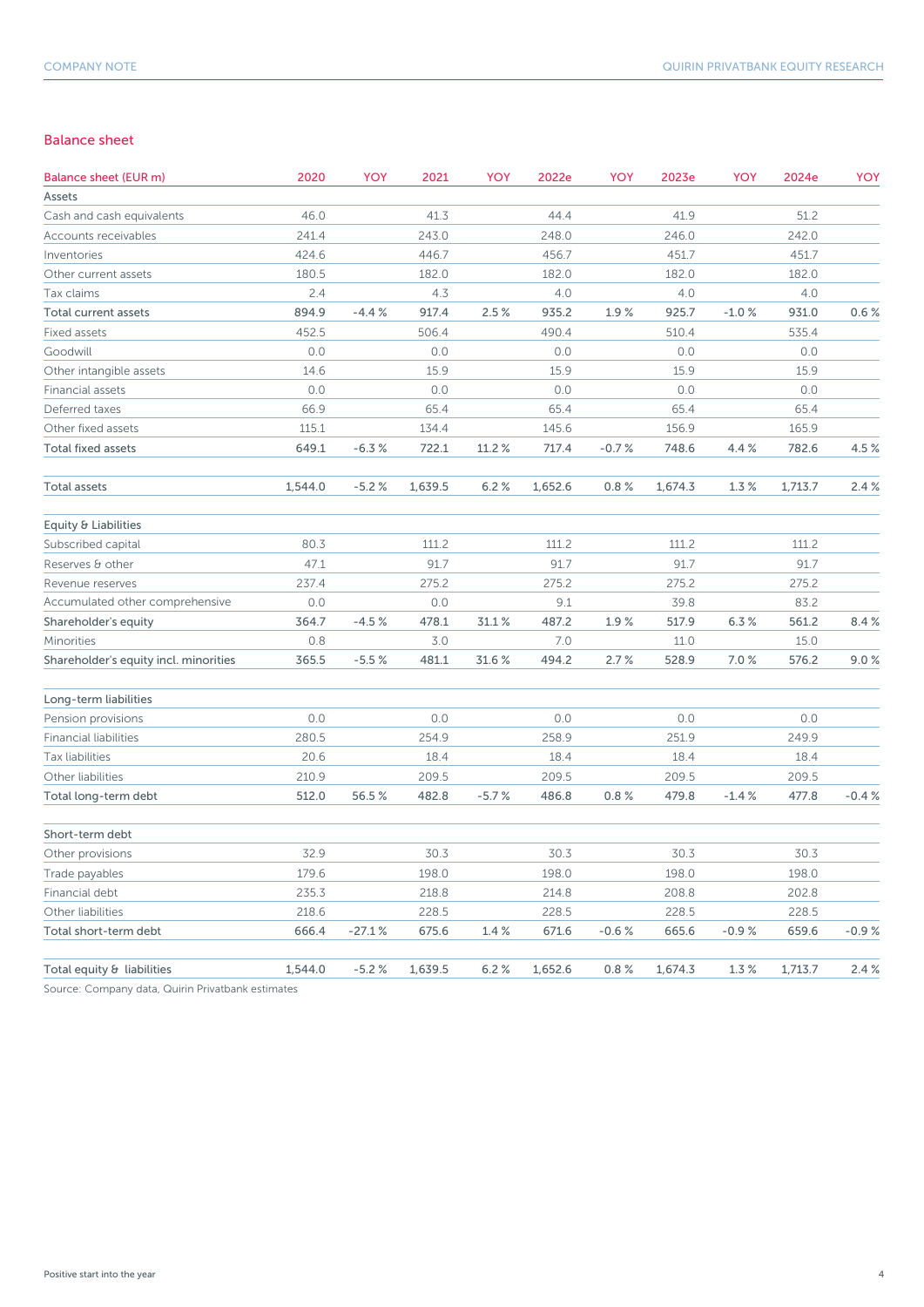### Financial key ratios

| <b>Key ratios</b>          | 2020    | 2021     | 2022e     | 2023e   | 2024e |
|----------------------------|---------|----------|-----------|---------|-------|
| Per share data (EUR)       |         |          |           |         |       |
| EPS                        | $-0.49$ | $-0.02$  | 0.35      | 1.18    | 1.66  |
| Book value per share       | 19.4    | 18.3     | 18.7      | 19.8    | 21.5  |
| Free cash flow per share   | 2.1     | n.a.     | $-1.3$    | 0.4     | 0.7   |
| Dividend per share         | 0.00    | 0.00     | 0.00      | 0.00    | 0.00  |
| Valuation ratios           |         |          |           |         |       |
| EV/Sales                   | 0.55    | 0.48     | 0.45      | 0.27    | 0.25  |
| EV/EBITDA                  | 4.5     | 4.5      | 3.9       | 2.1     | 1.8   |
| EV/EBIT                    | 13.4    | 19.2     | 11.6      | 5.2     | 4.1   |
| $\mathsf{P}/\mathsf{E}$    | $-19.7$ | $-393.6$ | 27.5      | 8.2     | 5.8   |
| P/B                        | 0.5     | 0.5      | 0.5       | 0.5     | 0.4   |
| Dividend yield (%)         | $0.0$   | $0.0$    | $0.0$     | $0.0\,$ | $0.0$ |
| Growth                     |         |          |           |         |       |
| Sales growth (%)           | $-8.7$  | 6.7      | 4.7       | 4.5     | 3.5   |
| EBITDA growth (%)          | 23.1    | $-7.1$   | 13.1      | 15.8    | 9.0   |
| EBIT growth (%)            | 64.8    | $-35.1$  | 62.6      | 38.3    | 22.3  |
| EPS growth (%)             | $-77.6$ | $-95.0$  | $-1530.7$ | 237.2   | 41.3  |
| Profitability ratios       |         |          |           |         |       |
| EBITDA margin (%)          | 12.3    | 10.7     | 11.6      | 12.8    | 13.5  |
| EBIT margin (%)            | 4.1     | 2.5      | 3.9       | 5.2     | 6.1   |
| Net margin (%)             | $-0.6$  | $0.0$    | 0.6       | 2.0     | 2.7   |
| ROCE (%)                   | 6.3     | $3.7$    | $6.0$     | $8.0\,$ | 9.4   |
| <b>Financial ratios</b>    |         |          |           |         |       |
| Total equity (EUR m)       | 364.7   | 478.1    | 487.2     | 517.9   | 561.2 |
| Equity ratio (%)           | 23.6    | 29.2     | 29.5      | 30.9    | 32.8  |
| Net financial debt (EUR m) | 528.8   | 497.2    | 494.1     | 483.7   | 466.3 |
| Net debt/Equity            | 0.2     | 0.3      | 0.3       | 0.3     | 0.3   |
| Interest cover             | 0.8     | 0.6      | 1.0       | 1.4     | 1.7   |
| Net debt/EBITDA            | 3.2     | 3.2      | 2.8       | 2.4     | 2.1   |
| Payout ratio (%)           | 0.0     | $0.0$    | 0.0       | $0.0\,$ | 0.0   |
| Working Capital (EUR m)    | 486.5   | 491.7    | 506.7     | 499.7   | 495.7 |
| Working capital/Sales      | 0.36    | 0.34     | 0.34      | 0.32    | 0.31  |

Source: Company data, Quirin Privatbank estimates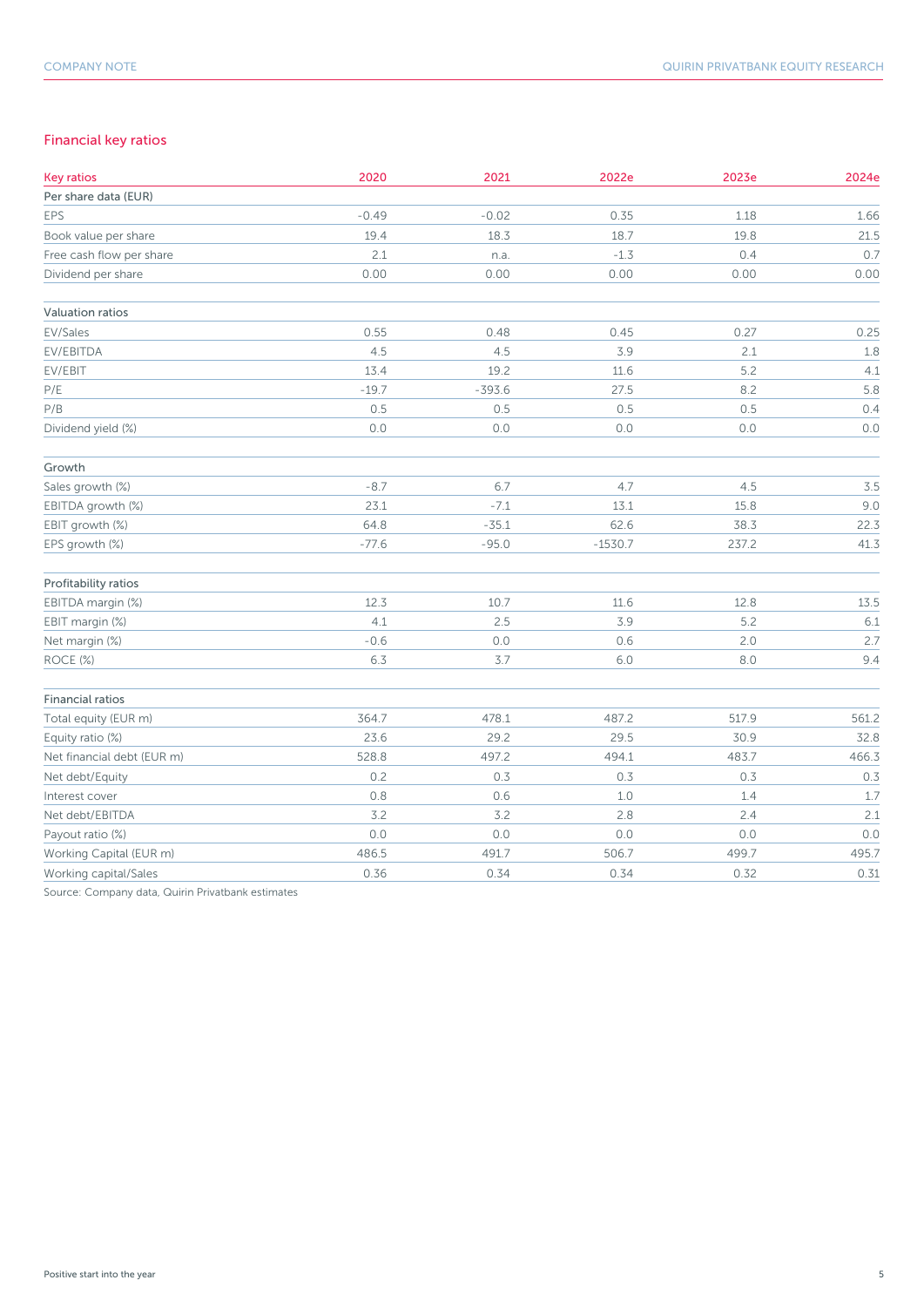# Legal Disclaimer

This report was completed 12/05/2022 16:03 CEST (Delegierte Verordnung 2016/958, Artikel 3 Absatz 1e)

This document has been prepared by Quirin Privatbank AG (hereinafter referred to as "the Bank"). This document does not claim completeness regarding all the information on the stocks, stock markets or developments referred to in it. On no account should the document be regarded as a substitute for the recipient procuring information for himself/herself or exercising his/her own judgments.

The document has been produced for information purposes for institutional clients or market professionals. Private customers, into whose possession this document comes, should discuss possible investment decisions with their customer service officer as differing views and opinions may exist with regard to the stocks referred to in this document.

This document is not a solicitation or an offer to buy or sell the mentioned stock.

The document may include certain descriptions, statements, estimates, and conclusions underlining potential market and company development. These reflect assumptions, which may turn out to be incorrect. The Bank and/or its employees accept no liability whatsoever for any direct or consequential loss or damages of any kind arising out of the use of this document or any part of its content.

Any forecasts or price targets shown for companies discussed in this document may not be achieved due to multiple risk factors including without limitation market volatility, sector volatility, corporate actions, the unavailability of complete and accurate information. For investments in foreign markets and instruments there are further risks, generally based on changes in economic and political environment, changes in financial conditions of the relevant company, on exchange rate changes, etc.

The Bank and/or its employees may hold, buy or sell positions in any securities mentioned in this document, derivatives thereon or related financial products. The Bank and/or its employees may underwrite issues for any securities mentioned in this document, derivatives thereon or related financial products or seek to perform capital market or underwriting services.

The Bank reserves all the rights in this document.

The preparation of this document is subject to regulation by German Law.

Remarks regarding to U.K. clients: Distribution of this material in the U.K.is governed by the FSA Rules. This Report is intended only for distribution to Professional Clients or Eligible Counterparties (as defined under the rules of the FSA) and is not directed at Retail Clients (as defined under the rules of the FSA).

#### Disclosures in respect of section 85 of the German Securities Trading Act, the market abuse regulation and the Commission Delegated Regulation (EU) 2016/958

Section 85 of the German Securities Trading Act in combination with the European regulations requires an enterprise preparing a securities analyses to point possible conflicts of interest with respect to the company that is the subject of the analyses. Catalogue of potential conflicts of interest:

- 1. The Bank and/or its affiliate(s) own a net long or short position exceeding the threshold of 0,5% of the total issued share capital of the company that is the subject of the Research Document, calculated in accordance with Article 3 of regulation (EU) No 236/2012 and with Chapter III and IV of Commission Delegated Regulation (EU) No 918/2012
- 2. The company that is the subject of the Research Document owns 5% or more in the total issued share capital of the Bank and/or its affiliate(s)
- 3. The Bank and/or its affiliate(s) was Lead Manager or Co-Lead Manager over the previous 12 months of a public offering of analyzed company
- 4. The Bank and/or its affiliate(s) act as Market Maker or Designated Sponsor for the analyzed company
- 5. The Bank and/or its affiliate(s) over the previous 12 months has been providing investment banking services for the analyzed company for which a compensation has been or will be paid
- 6. The responsible analyst named in this report disclosed a draft of the analysis set forth in this Research Document to the company that is the subject of this Research Document for fact reviewing purposes and changes were made to this Research Document before publication
- 7. The Bank and/or its affiliate(s) effected an agreement with the analyzed company for the preparation of the financial analysis
- 8. The Bank and/or its affiliate(s) holds a trading position in shares of the analyzed company
- 9. The Bank and/or its affiliate(s) has other important financial interests in relation to the analyzed company

In relation to the security or financial instrument discussed in this analyses the following possible conflict of interest exists: (7)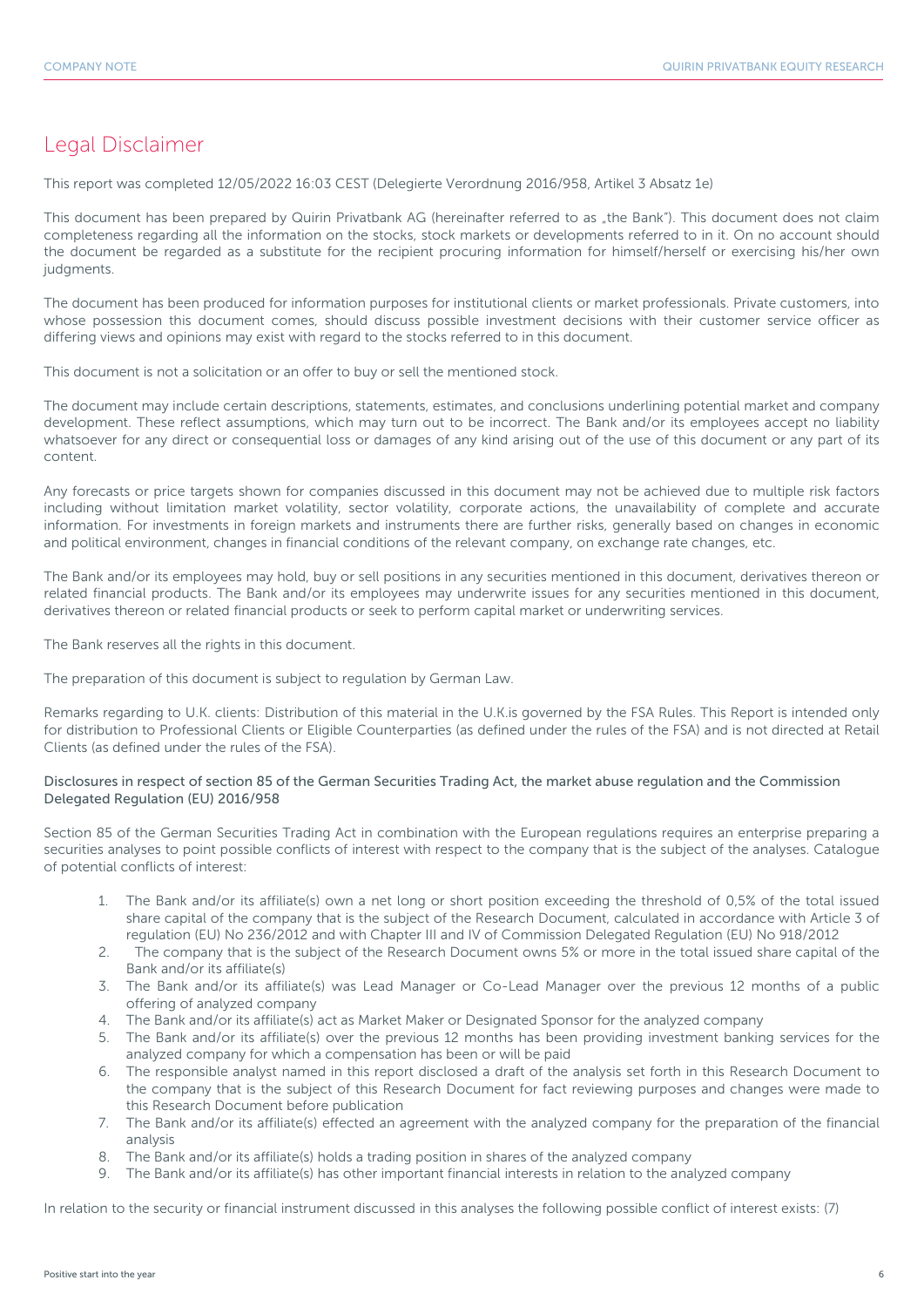The Bank have set up effective organizational administrative arrangements to prevent and avoid possible conflicts of interest and, where applicable, to disclose them. The Quirin research analysts involved in issuing research reports operate independently of Quirin Investment Banking business. Information barriers and procedures are in place between the research analysts and staff involved in securities trading for the account of Quirin or clients to ensure the price sensitive information is treated according to applicable laws and regulations.

The valuation underlying the rating of the company analyzed in this report is based on generally accepted and widely used methods of fundamental valuation, such as the DCF model, Free Cash Flow Value Potential, peer group comparison and – where applicable – a sum-of-the-parts model.

We do not commit ourselves in advance to whether and in which intervals an update is made. The document and the recommendation and the estimations contained therein are not linked – whether directly or indirectly – to the compensation of the analyst responsible for the document.

All share prices given in this equity analysis are closing prices from the last trading day before the publication date stated, unless another point in time is explicitly stated.

The rating in this report are based on the analyst´s expectation of the absolute change in stock price over a period of 6 to 12 months and reflect the analyst´s view of the potential for change in stock price as a percentage. The BUY and SELL ratings reflect the analyst´s expected high change in the value of the stock.

The levels of change expressed in each rating categories are:

 $BUY > +10%$ 

 $HOLD \le -10\%$  and  $\le +10\%$ 

 $SFII > -10%$ 

#### Analyst certification

Katharina Schmenger, financial analyst, hereby certifies that all of the views expressed in this report accurately reflect my personal views about any and all of the subject securities or issuers discussed herein. In addition, I hereby certify that no part of my compensation was, is, or will be, directly or indirectly related to the specific recommendations or views expressed in this research report, nor is it tied to any specific investment banking transaction performed by the Bank or its affiliates.

#### Price and Rating History (last 12 months)

| Date       | Price target-EUR | Rating | Initiation |
|------------|------------------|--------|------------|
| 12 05 2022 | 13 00            | Buy    |            |
| 08.04.2022 | 1300             | Buv    |            |
| 07 03 2022 | 1300             | Buy    |            |
| 23.02.2022 | 1300             | Buv    | 23 02 2022 |

Bank distribution of ratings and in proportion to investment banking services can be found on the internet at the following address:

#### https://www.quirinprivatbank.de/kapitalmarktgeschaeft/institutionelles-research

Bank disclosures, conflict of interest on complete list of financial analysis on the last 12 month can be found on the internet at the following address:

#### https://research.quirinprivatbank.de/content/disclosures

#### Competent supervisory authority

Bundesanstalt für Finanzdienstleistungsaufsicht - BaFin – (Federal Financial Supervisory Authority), Graurheindorfer Str. 108 , 53117 Bonn

Contact Quirin Privatbank AG Frankfurt am Main Schillerhaus / Schillerstraße 20 / 60313 Frankfurt am Main

Management Board: Karl Matthäus Schmidt • Johannes Eismann •